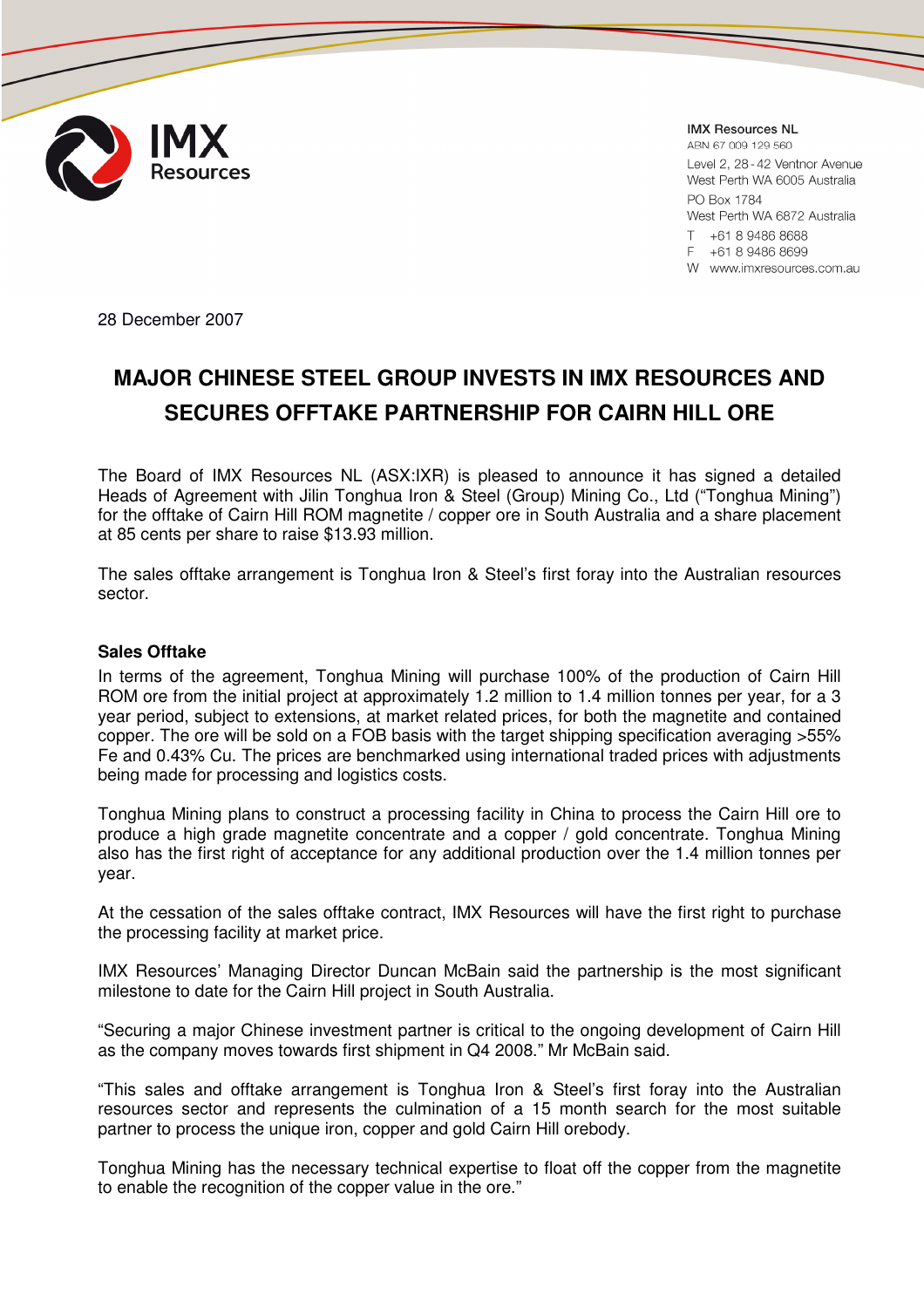## **Share Placement**

To further demonstrate the strength of the relationship, Tonghua Mining will subscribe for 16,394,000 fully paid ordinary shares in IMX Resources at a subscription price of 85 cents, a premium to market. After the completion of the placement Tonghua Mining will hold 9.99% of the issued capital in IMX Resources on an undiluted basis.

The funds from the placement will be used for the development of Cairn Hill.

Duncan McBain said "Importantly these funds are expected to substantially cover the required equity component of any capital requirements to get Cairn Hill into production."

In the next 12 months should IMX Resources place further shares, Tonghua Mining will have the right to acquire 9.99% of any such placement at the then placement price, provided Tonghua Mining has maintained its shareholding.

Mr Zhang Zhixiang, Vice Chairman of Tonghua Iron & Steel (Group) Co Ltd said:

 "We have chosen IMX Resources for our first offshore investment as we like the assets in the company and share the same vision as the IMX Resources board to grow the company. We look forward to working with IMX Resources to build value for all shareholders."

# **Strategic Alliance Covering Mt Woods Tenements**

IMX Resources and Tonghua Mining have agreed to negotiate a strategic alliance covering IMX Resources Mt Woods tenements and any similar magnetite – copper – gold mineralisation that may be offered to IMX Resources. The strategic alliance would give Tonghua Mining the first right of acceptance should IMX Resources seek a joint venture partner for any new discovery within the Mt Woods tenements on terms to be negotiated at that time.

# **Tonghua Mining**

Tonghua Mining is 62.3% owned by Tonghua Iron & Steel (Group) Co Ltd ("Tonghua") and 37.7% by Beijing Huaxi Jianlong Mining & Science Pty Ltd ("Jianlong Mining").

Jianlong Steel Holdings ("Jianlong") owns 36.09% of Tonghua and is also the parent company of Beijing Huaxi Jianlong Mining & Science Pty Ltd.

Tonghua Mining specialises in exploration, development of resources and operation of captive mines. In addition, Tonghua Mining sells mining equipment and provides technical consultancy. The shareholders recently capitalised Tonghua Mining with a CNY1 billion (A\$156 million) injection of funds to allow it to expand and acquire projects in China and overseas.

#### About Tonghua Iron & Steel

Tonghua Iron & Steel is headquartered in Changchun, capital of Jilin Province, China. Tonghua is the largest steel producer in Jilin Province, with an output of 7 million tonnes per year of long and flat products. Plans are being implemented to expand the capacity to over 10 million tonnes by 2009.

#### About Jianlong Steel Holdings

Jianlong Steel Holdings ("Jianlong") owns 36.09% of Tonghua, as well as being the parent company of Jianlong Mining. In 2006, Jianlong ranked as the 17th largest steelmaker in China and 49th in the world, with steel production exceeding 13 million tonnes per year. Jianlong is also the second largest privately owned steelmaker in China. In addition to the investment in Tonghua, Jianlong has investments in steel mills in Tangshan and Chengde in Hebei Province, Fushun in Liaoning Province, Shuangyashan in Heilongjiang Province, Panshi in Jilin Province and Ningbo in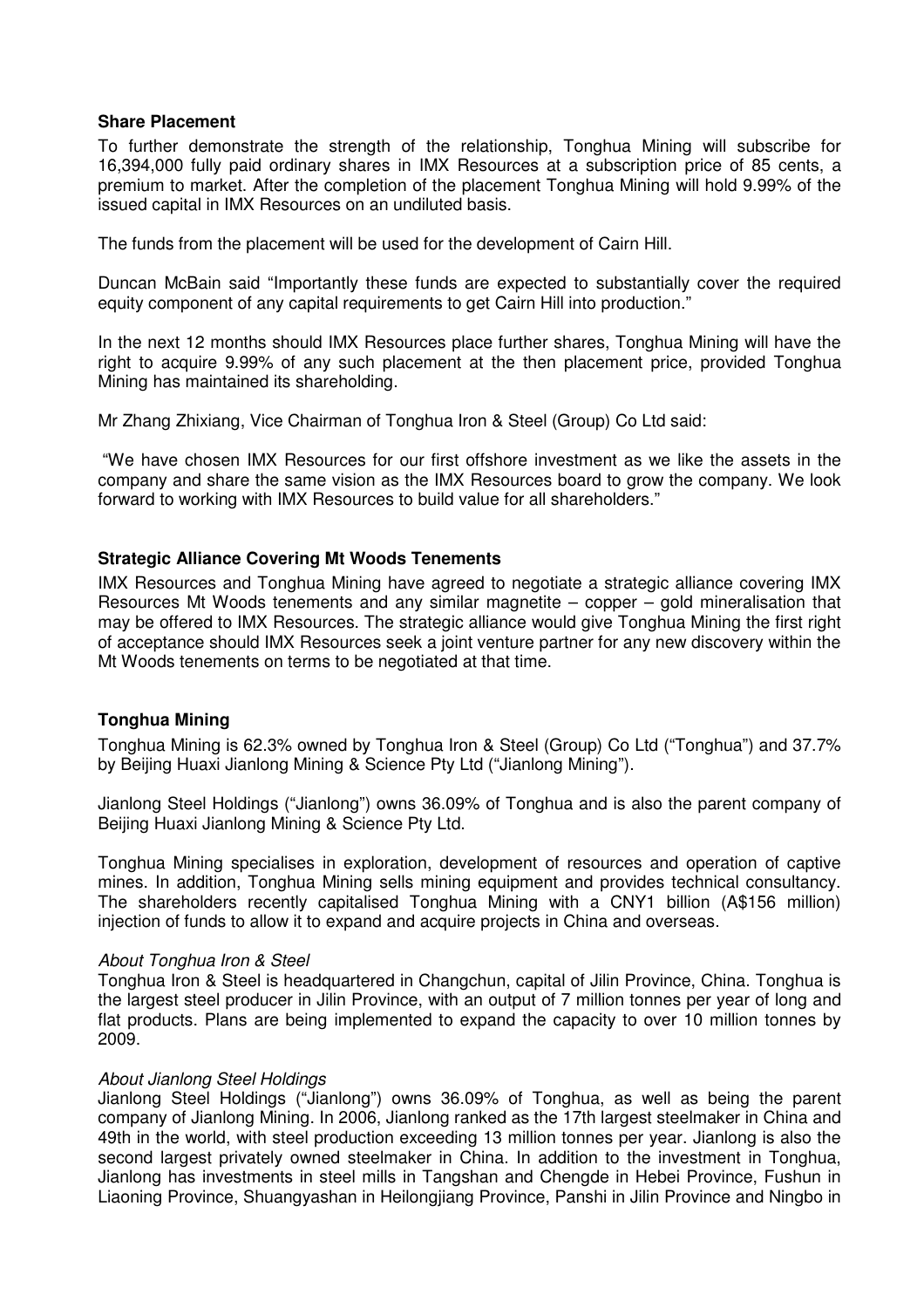Zhejiang Province. Jianlong it is the largest manufacturer of medium and broad width hot strip coil in China. Jianlong's interests also extend into mining, shipbuilding, coke and coal chemicals.

## About Beijing Huaxi Jianlong Mining & Science

Jianlong Mining specialises in the exploration and development of iron ore and non-ferrous metal deposits and, of particular relevance to the Cairn Hill project, has significant technical expertise in both flotation and magnetic separation with a focus on efficiency and modern management practices. Jianlong Mining owns and manages 31 mines throughout China producing iron ore, coal, calcite, molybdenum and copper.



D.KNCK

**DUNCAN MCBAIN MANAGING DIRECTOR** 

**For further information, please contact:** 

**Duncan McBain Managing Director Tel: +61 8 9486 8688 E: dmcbain@imxres.com.au** **Investor Relations: Warrick Hazeldine Purple Communications Tel: +61 8 9485 1254 E: whazeldine@purplecom.com.au**